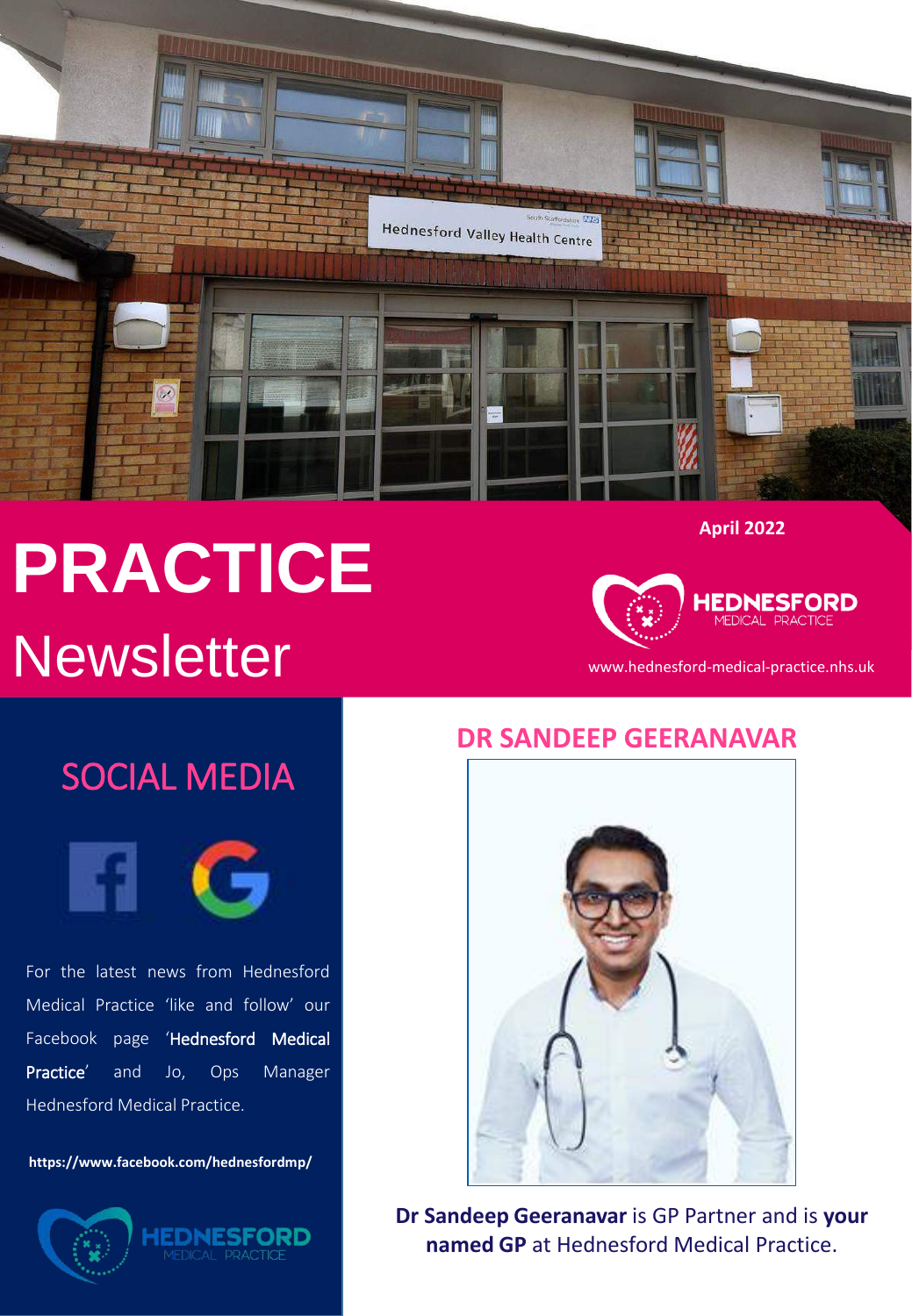

## FOREWORD FROM JO

I am delighted to join Hednesford Medical Practice as Practice Operations Manager. Some of you may know me already from running the Covid Vaccination Programme at the Roman Way Hotel.

I join with 21 years experience in the NHS across Primary, Secondary, Community and Integrated Health and Social Care working.

Over the forthcoming months, I will be working closely with Dr Sandeep Geeranavar, GP Partner, the clinical and administrative teams supported by our Patient Participation Group to drive the practice forward.

I am looking forward to meeting you and getting to know you all, Jo

Voumars

# **Have your say . . .**

Let me know your thoughts and suggestions. Email me on jo.williams34@nhs.net or alternatively, come join our Patient Participation Group.



If you would like to receive our News Letter via email, please drop Charlotte (Assistant Operations Manager) an email: **charlotte.cattell@nhs.net**



### Patient Participation Meeting Dates for Information

| Dates: | 17 May 2022                        |
|--------|------------------------------------|
|        | 16 August 2022                     |
| Time:  | 12 $n$ oon $-1.00$ pm              |
| Venue: | <b>Hednesford Medical Practice</b> |

Light refreshments provided.

If you wish to join drop Jo an email:



Armed Forces veteran friendly accredited **GP** practice

We are really pleased to announce Hednesford Medical Practice has been accredited as 'Veteran Friendly'. This enables the Practice to deliver the best possible care and treatment for patients who have served in the armed forces.

# **01543 220441**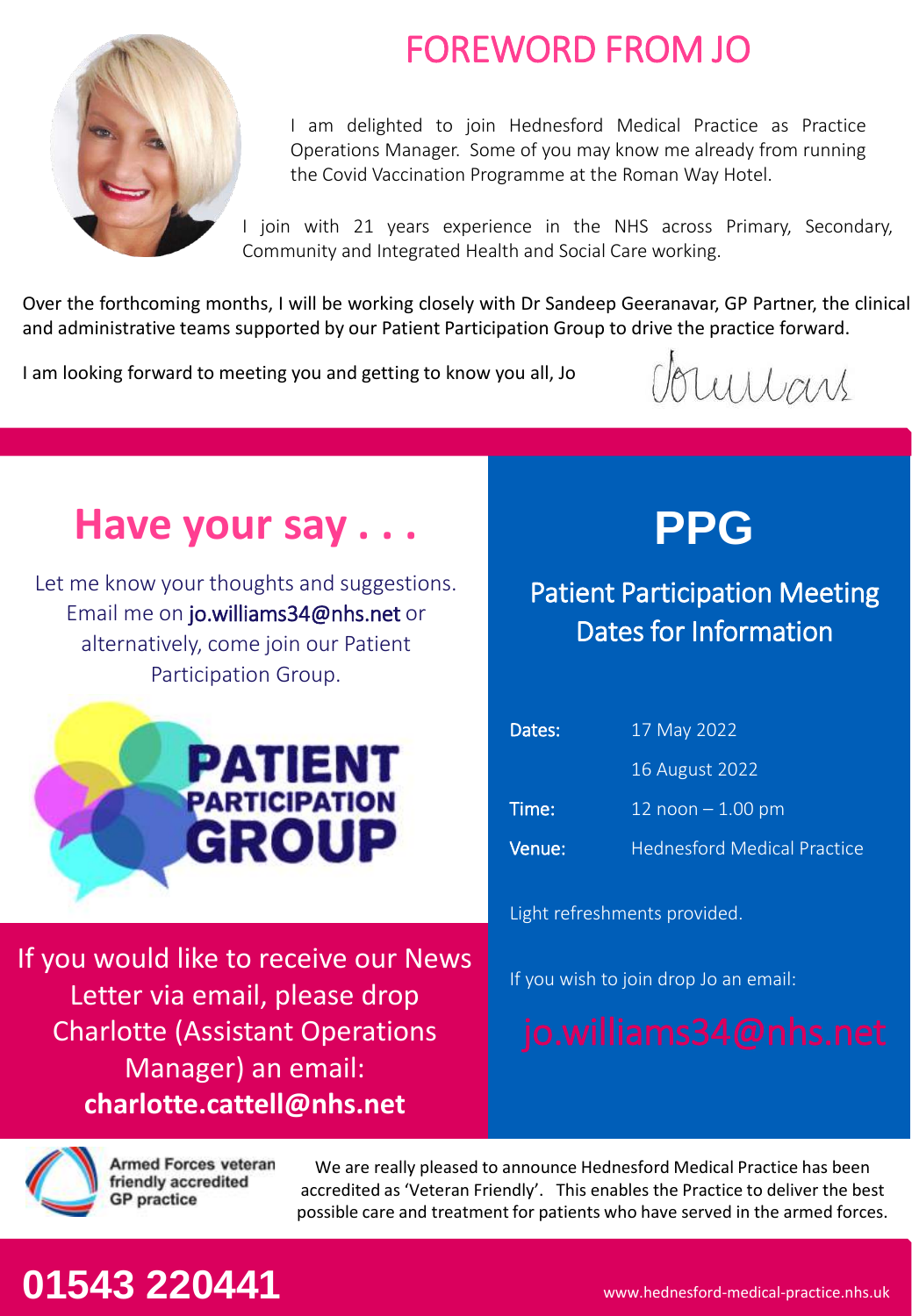

# **DNA's**

We are currently experiencing a high volume of patients who are not attending appointments and failing to cancel this beforehand.

We will be concentrating on this area to see why you do not attending your appointment.

If you cannot attend, please cancel your appointment as far in advance as possible to enable another patient to benefit.

### **Order your Repeat Prescriptions Online**

time using the Patient Access application on your now.



**www.patientaccess.com**

### **#BeKind**

Verbal or physical abuse towards our staff will not be tolerated. Please be kind … we are trying to help.

# Out of Hours Appointments:



### Did you know we offer out of hours appointments 7 days a week?

In June 2018 Cannock Practice Network was awarded the contract to deliver Extended Access Service for the GP Practices in Cannock. This is now managed through Cannock North Primary Care Network (Cannock PCN) who provide a local workforce of GPs, Advanced Nurse Practitioners and Clinical Pharmacists to deliver over 8,000 extended access appointments a year along with providing directly bookable 111 appointments. This services gives our local population faster and seamless access to expert care and advice.

Patient's book appointments through their practice and can access a routine appointment on the same day in our extended access hub at Cannock Hospital (GP Suite) which are available weekday evenings  $(6.30 \text{ pm} - 8 \text{ pm})$ and weekends (9 am  $-$  12 pm) and bank holidays (9 am  $-$ 1.30 pm).

We also offer with Julie our Nurse Prescriber and Sue our Senior Healthcare Assistant early morning appointments from 7.30 am onwards every Wednesday and late appointments until 7.15 pm every Thursday here at Hednesford Medical Practice.



 $\overline{\phantom{a}}$ 

**MHS** 

**NHS APP** 

The NHS App that lets you book appointments, order repeat prescriptions and access a range of other healthcare services.

# **01543 220441** www.hednesford-medical-practice.nhs.uk